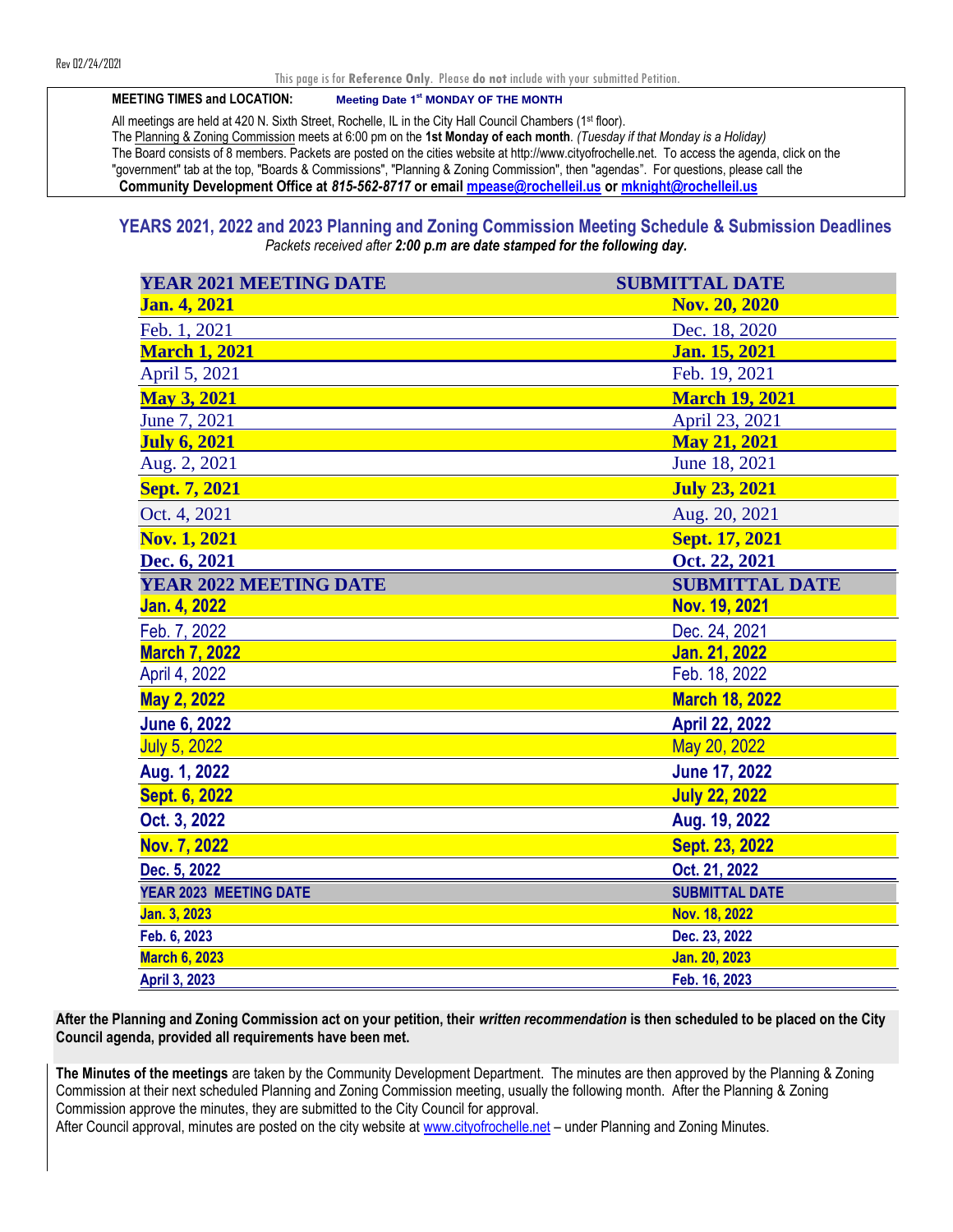**All Petition & Publication Fees shall be paid at time of Application Submittal**

| PLANNING & ZONING COMMISSION: (Article 1 Sec 74-34)                                                                                                                                                                                            |
|------------------------------------------------------------------------------------------------------------------------------------------------------------------------------------------------------------------------------------------------|
| <b>Check Petition (s) Requested:</b>                                                                                                                                                                                                           |
| <b>Petition to Zone or Rezone</b>                                                                                                                                                                                                              |
| <b>Map Amendment</b>                                                                                                                                                                                                                           |
| Petition to Amend an Ordinance/Text (Sec 110:121 -126)                                                                                                                                                                                         |
| <b>Petition for Subdivision or Re-subdivide (PRELIMINARY PLAT)</b>                                                                                                                                                                             |
| <b>Petition for Subdivision FINAL PLAT</b>                                                                                                                                                                                                     |
| Petition for (Preliminary) Planned Unit Development (PUD) with CONDITIONAL USE                                                                                                                                                                 |
| <b>Petition for Final Planned Unit Development (PUD)</b>                                                                                                                                                                                       |
| Petition for CONDITIONAL USE (SPECIAL USE PERMIT) for: Antennas ART XIV Sec 110:707 ROOF SIGNS (Gen Stds Sec 110:675)                                                                                                                          |
| □ Off Premise signs (Sec 110:678 (1) Must be located in same subdivision as the location of business advertised on the                                                                                                                         |
| off-premise sign in order to apply for a Conditional Use. Signs in Residential Zoning (Sec:110:672) Exemptions)                                                                                                                                |
| Petition to Vacate a Street, R.O.W. or an Alley - Petition of at least 50% of owners must accompany application. Also fees due at time                                                                                                         |
| of application of 5t or 10t per square foot of proposed area (determined by zoning) $+$ appraisal costs. (See special instructions per City<br>Code Article VIII Vacation of Right-of-Way. Fees established by Council Resolution Sec. 82-242. |
|                                                                                                                                                                                                                                                |
| VARIANCES OF CODES OR SETBACKS OR CODE INTERPRETATION(Article I Sec 74-61thru 68) (Follow Requirements of 110-ART II Div. 3) (Fees Sec 22-455)                                                                                                 |
| Variance of Municipal Code (Sec 22-454 or Sec: 46-40 Art I)                                                                                                                                                                                    |
| Variance of Setback(s) Variance of Height                                                                                                                                                                                                      |
| Variance of ART. II FLOOD HAZARD AREA DEVELOPMENT Sec 46-40                                                                                                                                                                                    |
| Variance of Signs ART XIII (Sec 110:661-679)                                                                                                                                                                                                   |
| Variance of Article XIV Pro-Diversity Construction Standards (Sec 22:451 - 454 per reg. of CHPTR 110 ART II Div 3)                                                                                                                             |
| □ Interpretation of: □ District Use Classification List (Sec 110:291) □ Interpretation of Unclassified or Unspecified Uses (Sec. 110:10 (4))                                                                                                   |
| <b>APPLICATION for Appeal of Zoning Administrator or Building Official Decision</b>                                                                                                                                                            |
|                                                                                                                                                                                                                                                |
| FEES MUST BE PAID AT TIME OF SUBMITTAL: EACH Petition is \$150.00 PLUS COST OF Legal Publication Fee (minimum of \$100.00) determined by the                                                                                                   |
| number of pages type written on $8\frac{1}{2} \times 11$ , font of 12.                                                                                                                                                                         |
|                                                                                                                                                                                                                                                |
| No. of petitions applied for: $\_\_\_$ X \$150 each petition = $\frac{\varsigma}{\varsigma}$ + # pages legal for ea. petition @ \$100. ea. $\_\_\_\_\_\_$ = total \$ $\_\_\_\_\_$                                                              |
| <b>PLUS WHEN APPLICABLE</b>                                                                                                                                                                                                                    |
| Additional Developer Fees per Ord. including Engineering fees, Professional Consultant Fees, Court Reporter Fees, Vacating St., alley or R.O.W.                                                                                                |
| and Preliminary PUD & Subdivision Plat filing fees based on Number of Lots and Courthouse recording fees.                                                                                                                                      |
|                                                                                                                                                                                                                                                |
| <b>Preliminary PUD Plan &amp; Subdivision Plat Filing Fees are:</b><br>Total Number of Lots ____________                                                                                                                                       |
| Amount due S <sub>2</sub> and T <sub>2</sub><br>$\frac{1}{3}$ \$350 for 1-20 lots; for more than 20 lots $\frac{1}{3}$ \$350 + \$20 for each lot in addition to 20 lots.                                                                       |
| HOW MANY COPIES are needed: Fill out "1" ORIGINAL Petition (Pages 1-5) and preferably sign it IN BLUE INK & have it notarized. Make 3-(11x17)                                                                                                  |
| copies of your detailed Site plan, and send electronically a copy in PDF format to mpease@rochelleil.vs and mknight@rochelleil.vs When required,                                                                                               |
|                                                                                                                                                                                                                                                |
| also submit (3) full size sets of Engineering plans and 3 books of stormwater calculations. Additional drawings may be requested as well as a Sealed Plat                                                                                      |
| of Survey.                                                                                                                                                                                                                                     |
|                                                                                                                                                                                                                                                |
| FOR ALL PETITION SUBMITTALS: The Tax Assessors office in Oregon at 815-732-1150 or (Rochelle location at 303 W. Hwy 38, 815-562-6862)                                                                                                          |
| can help you with researching the following information for your packet:                                                                                                                                                                       |
|                                                                                                                                                                                                                                                |
|                                                                                                                                                                                                                                                |
| List of addresses and names of ALL property owners within 250 ft of the outer boundaries of the proposed property.                                                                                                                             |
| Petitioner shall deliver the notices of the public hearing to adjacent property owners (within 250') either personally or via                                                                                                                  |
| mail, 15 to 30 days before the date of the public hearing.                                                                                                                                                                                     |
| A minimum of 7 days prior to the public hearing the applicant shall file a sworn affidavit with a copy of the notice showing                                                                                                                   |
| the names and addresses of the persons to whom the notices were sent to the Community Development Department.                                                                                                                                  |
| For your convenience, the WEBSITE for the CITY OF ROCHELLE (www.cityofrochelle.net) contains the                                                                                                                                               |
| MUNICIPAL CODE BOOK, ZONING CODES, COMPREHENSIVE PLAN, MAPS and FORMS.                                                                                                                                                                         |

**NOTE:** Any desire to amend or withdraw application **must be submitted in writing** to the **Community Development Department**. If ownership of any part of or all of the real property subject to the petition shall change during the pendency of the petition, the petitioning owner who has conveyed said parcel of real property shall be required to immediately advise the Community Development Department in writing.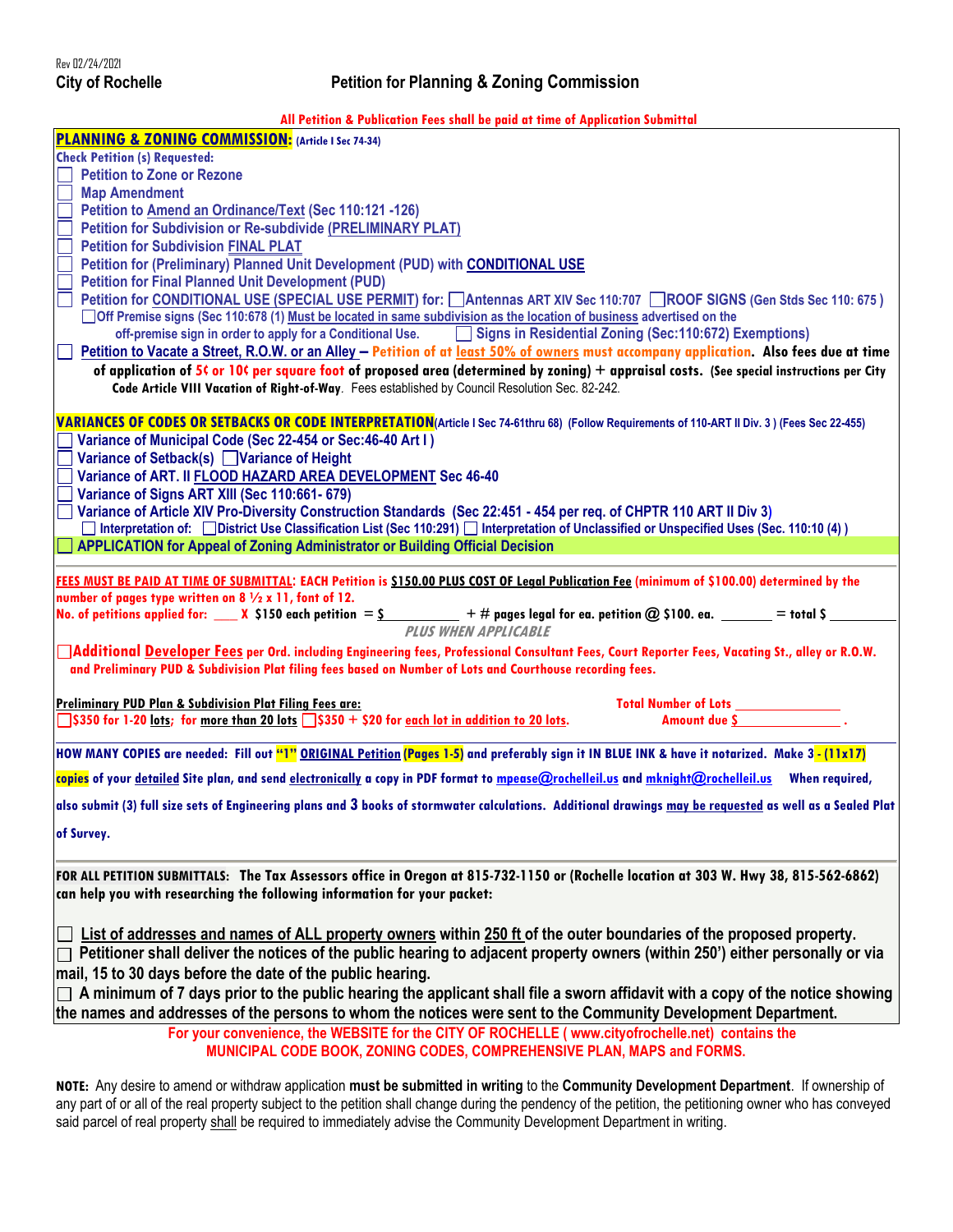### **PETITION FOR PLANNING AND ZONING COMMISSION**

**Please answer all the questions thoroughly. If the question does not apply, please mark NA -Not Applicable.** 

| Phone <b>Phone</b> | Phone: Phone Phone Phone Phone Phone Phone Phone Phone Phone Phone Phone Phone Phone Phone Phone Phone Phone Phone Phone Phone Phone Phone Phone Phone Phone Phone Phone Phone Phone Phone Phone Phone Phone Phone Phone Phone<br><b>Example 2008 Contract Contract Contract Contract Contract Contract Contract Contract Contract Contract Contract Contract Contract Contract Contract Contract Contract Contract Contract Contract Contract Contract Contract</b><br>Phone: <u>Phone: Andreas and American and American and American and American and American and American and American and American and American and American and American and American and American and American and American and </u><br><u>email: http://www.community.community.community.community.community.community.community.com</u> |
|--------------------|--------------------------------------------------------------------------------------------------------------------------------------------------------------------------------------------------------------------------------------------------------------------------------------------------------------------------------------------------------------------------------------------------------------------------------------------------------------------------------------------------------------------------------------------------------------------------------------------------------------------------------------------------------------------------------------------------------------------------------------------------------------------------------------------------------------------|

## **SUBJECT PROPERTY INFORMATION: ADDRESS, USE AND ZONING OF PROPERTY & LOCATION**

- **1. The petitioner hereby petitions the City of Rochelle for the following property:**
	- **a. Legal Description**

**(Attach** the **FULL legal description in** type written format on **an 8½ x 11 separate sheet of paper AND EMAIL the Legal Description in Word format to: [mpease@rochelleil.us](mailto:mpease@rochelleil.us) and mknight@rochelleil.us** 

**Subdivision Name:** 

**Property Identification No. (PIN) including Township, Range, Section and Lot #** 

- **b. Street Address and Common Location:**
- **c. Current Zoning**

#### **GENERAL CASE INFORMATION**

- **2. a. Describe in detail Reason for Request and Specify Section(s) of Ordinance sought:**
	- **b.** Are you requesting a *CONDITIONAL/SPECIAL USE* PERMIT? WES NO If yes please indicate which Permitted Conditional Use is Sought & state the Specific Use Requested.

**c.** Are you requesting any **variances? Yes No**

**If yes, list individually**and then **answer the Variation Criteria below (d,e,f,g)**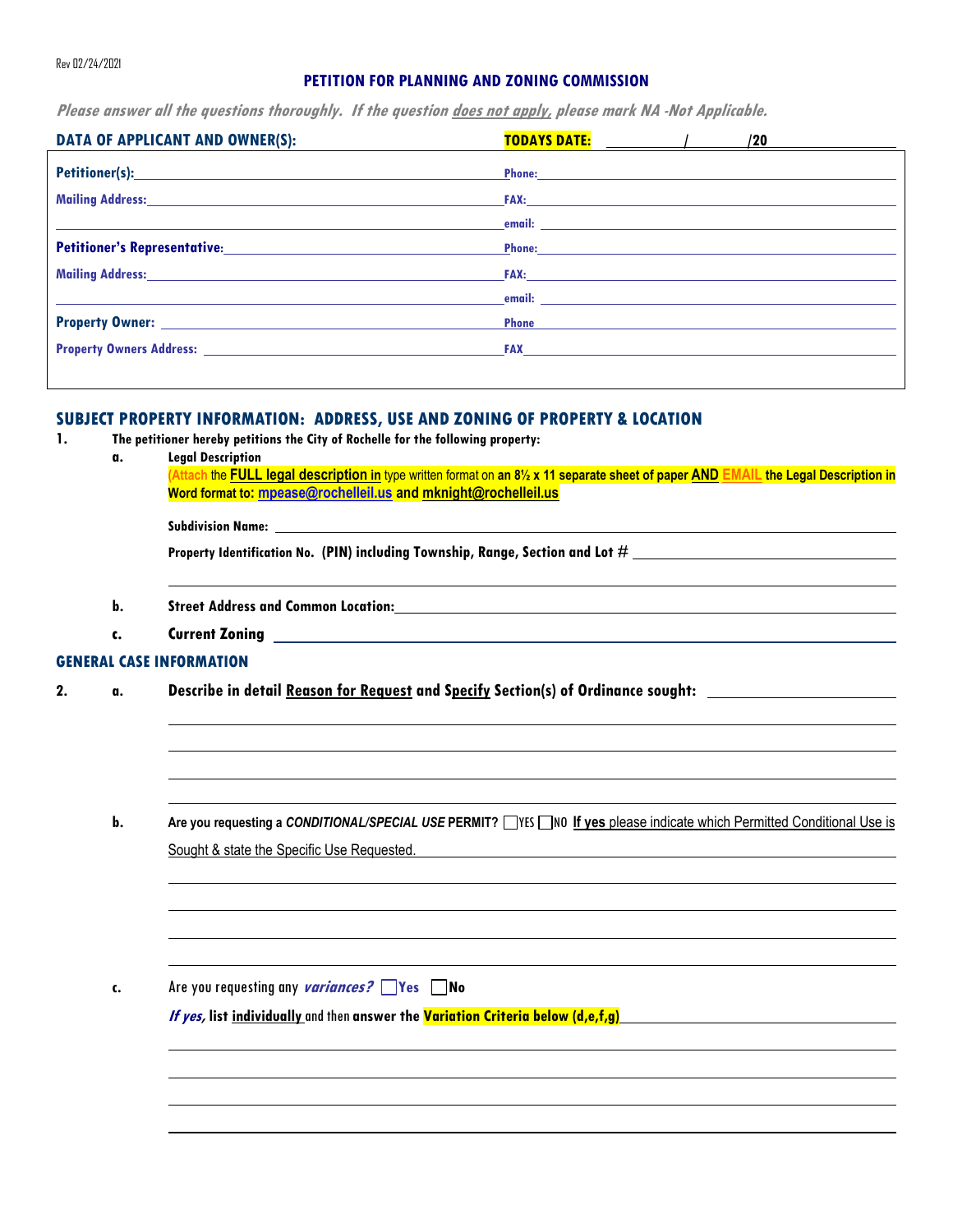|                | VARIATION CRITERIA -The ordinance requires that the conditions set forth in the following questions/statements must be established                                                                                                                                                                                                                                                                                                                               |  |  |  |
|----------------|------------------------------------------------------------------------------------------------------------------------------------------------------------------------------------------------------------------------------------------------------------------------------------------------------------------------------------------------------------------------------------------------------------------------------------------------------------------|--|--|--|
| $\mathbf{d}$ . | before your request can be continued. Sec 110-104<br>State your reason(s) why the strict application of the above-referenced provisions of the Zoning Ordinance would result in                                                                                                                                                                                                                                                                                  |  |  |  |
|                | practical difficulties or <i>unnecessary hardship</i> inconsistent with the general purpose or intent of the Zoning Ordinance of the City of                                                                                                                                                                                                                                                                                                                     |  |  |  |
|                |                                                                                                                                                                                                                                                                                                                                                                                                                                                                  |  |  |  |
| <b>e.</b>      | Explain the exceptional circumstance(s) or condition(s) applicable to the subject property or to the intended use or development of the                                                                                                                                                                                                                                                                                                                          |  |  |  |
|                | subject property that <u>do not apply</u> generally <u>to other properties in the same zoning district or neighborhood.</u>                                                                                                                                                                                                                                                                                                                                      |  |  |  |
| f.             | Has the alleged difficulty or hardship been created by any person presently having an interest in the property?                                                                                                                                                                                                                                                                                                                                                  |  |  |  |
| g.             | Describe the proposed use; characteristics such as <u>operating hours, number of employees, capacity of facility</u> , etc;                                                                                                                                                                                                                                                                                                                                      |  |  |  |
|                |                                                                                                                                                                                                                                                                                                                                                                                                                                                                  |  |  |  |
|                | <b>VACATION OF STREET OR ALLEY</b>                                                                                                                                                                                                                                                                                                                                                                                                                               |  |  |  |
|                |                                                                                                                                                                                                                                                                                                                                                                                                                                                                  |  |  |  |
|                | Attach approving signatures of at least 50% of the property owners whose property abut the right-of-way to be vacated.                                                                                                                                                                                                                                                                                                                                           |  |  |  |
|                |                                                                                                                                                                                                                                                                                                                                                                                                                                                                  |  |  |  |
| a.             | If this petition is for a <b>vacation of a street or an alley,</b> how many properties abut the property to be vacated?<br>PARCEL DIMENSIONS, ACREAGE & JURISDICTION DESIGNATION, STRUCTURE & LAND USE and PROPOSED SUBDIVISION NAME                                                                                                                                                                                                                             |  |  |  |
| b.             |                                                                                                                                                                                                                                                                                                                                                                                                                                                                  |  |  |  |
|                | Jurisdiction and Ogle County and Lee County and Village of Hillcrest and other please specify and the common subsequent of the country of the country of the country of the country of the country of the country of the count<br>and designation of existing Zoning District: University of the University Oracle of the Second Library and District Second Library and District Second Library and District Second Library and District Second Library and Dis |  |  |  |

**c. If applicable, the proposed Subdivision name is**

**d. LIST THE PROPOSED STREET NAMES. New street names cannot be duplicated of any existing names anywhere in the City.** 

**e.** Is the property on ■Hwy 251or ■Rt 38 or ■Between Caron Rd. on 38 to Dement or ■between 15<sup>th</sup> St & W. Hwy 38. or **on Flagg Road.** Is the property within 500 ft. of an **existing** or *proposed* right of way of a freeway, **expressway, interstate, controlled access traffic way, intersection or Railroad, or within 1500 ft. of an**  $\Box$  **existing or proposed interchange or turning lane. If yes to any of these questions review must be made by the highway or**  county road agency. **Wes** No. If yes, please explain the proximity of the above: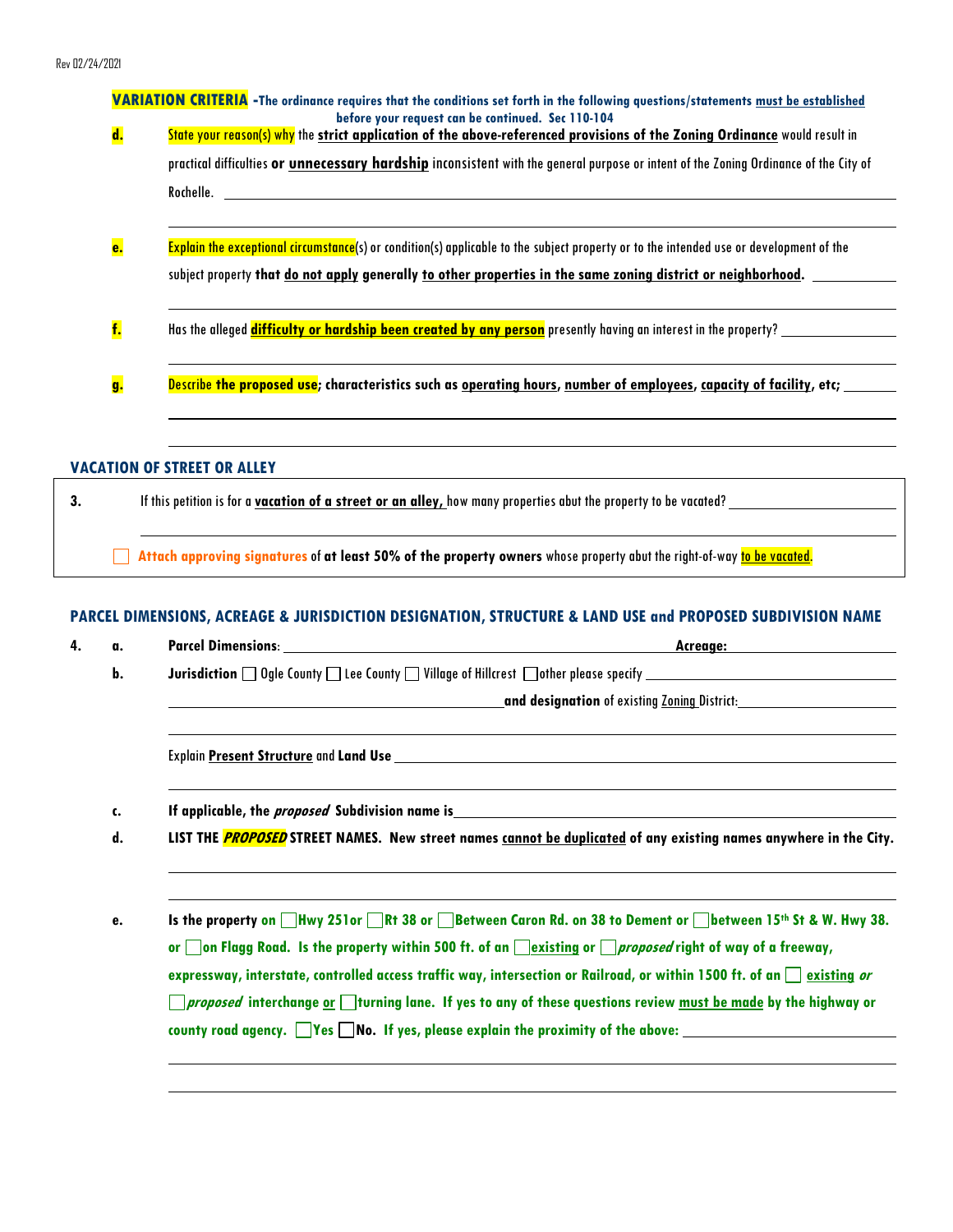| 5.  |                                                                                                                                                                                                                                                                                                                                     |
|-----|-------------------------------------------------------------------------------------------------------------------------------------------------------------------------------------------------------------------------------------------------------------------------------------------------------------------------------------|
|     | <b>VIOLATIONS OR APPEALS</b>                                                                                                                                                                                                                                                                                                        |
| 6.  | Is the purpose of this application to address an Ordinance Code Violation? Wes NUMo                                                                                                                                                                                                                                                 |
|     | $\overline{\text{Has}}$ a permit been applied for and denied? $\Box$ Yes $\Box$ No $\Box$ . The set of the set of the set of the set of the set of the set of the set of the set of the set of the set of the set of the set of the set of the s<br>Was a previous appeal made with respect to these premises? $\Box$ Yes $\Box$ No |
|     |                                                                                                                                                                                                                                                                                                                                     |
|     | <b>COMPREHENSIVE PLAN, IMPACTS &amp; CONFLICTS</b>                                                                                                                                                                                                                                                                                  |
| 7a. |                                                                                                                                                                                                                                                                                                                                     |
| b.  | Is the proposed use in Conformance with the City's Comprehensive Plan? Thes Thomas                                                                                                                                                                                                                                                  |
| c.  |                                                                                                                                                                                                                                                                                                                                     |
|     |                                                                                                                                                                                                                                                                                                                                     |
| d.  |                                                                                                                                                                                                                                                                                                                                     |
|     |                                                                                                                                                                                                                                                                                                                                     |
| 8.  | Current Water Supply and Wastewater Treatment (check applicable items):                                                                                                                                                                                                                                                             |
|     | WASTEWATER Septic System Sanitary Sewer Other   Water: Individual Well Community Water                                                                                                                                                                                                                                              |
|     |                                                                                                                                                                                                                                                                                                                                     |
|     |                                                                                                                                                                                                                                                                                                                                     |
| 9.  | TANKS - Are you aware of any Tanks above or below ground on the property?    Yes    No If yes, list number of tanks, size of                                                                                                                                                                                                        |

| Will any part of <i>proposed</i> structure or project be used to house any of the following? Thes |                                  | $\Box$ No                 |
|---------------------------------------------------------------------------------------------------|----------------------------------|---------------------------|
| If yes, check <b>each</b> that applies:                                                           |                                  |                           |
| Flammable Liquids                                                                                 | Hazardous Chemicals              | Above ground Tanks        |
| Flammable or Fume Hazard Gases                                                                    | Highly Flammable Materials       | <b>Below ground Tanks</b> |
| <b>Dust Producing Machines</b>                                                                    | <b>Paint Dipping or Spraying</b> |                           |
| Storage of <b>Corrosive</b> Liquids                                                               | $\Box$ other                     |                           |